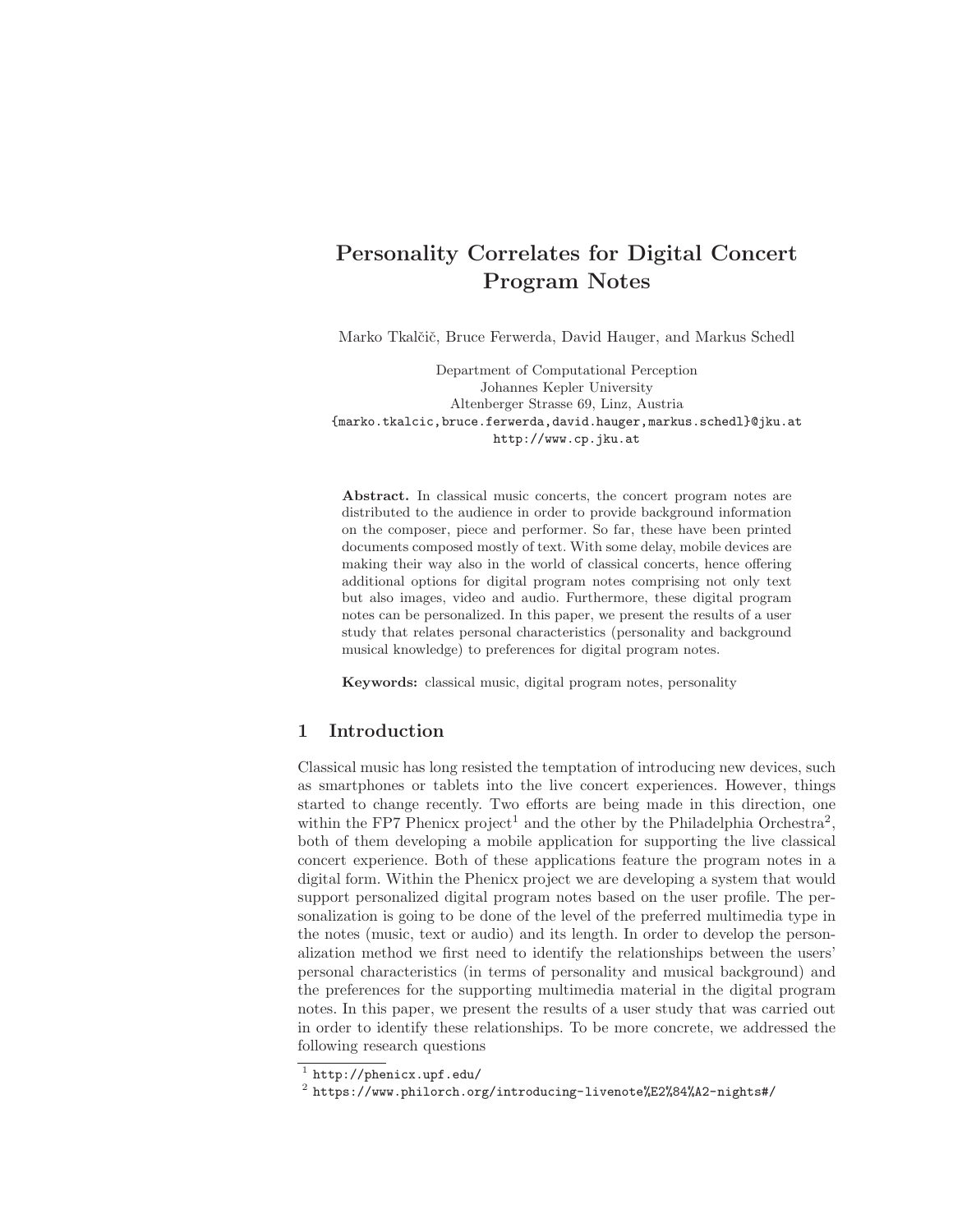#### 2 Marko Tkalčič

- 1. Do the user's preferences for the digital program notes correlate with the user's personality
- 2. Do the user's preferences for the digital program notes correlate with the user's musical background

## 2 Related work

Personality and learning styles. The purpose of the program notes is to provide additional information about the concert in terms of the historical background on the piece, the composer and the performer. Similar educational processes, outside the classical music live experience domain, have been investigated in terms of personalization. Research based on learning styles, as a subset of personality, has been done [6] and models for personalizing course materials have been proposed [3].

Personality and user preferences. Personality has been gaining popularity in research on personalized services. It has been used to alleviate the coldstart problem in recommender systems [4, 15]. Research has been carried out to understand how personality relates to user preferences in multiple domains [1]. Special attention has been given to music, where strong relations have been found (i) between personality and genre preferences [14] (ii) between personality and the way people use music (e.g. rationally versus for mood regulation [2]) and (iii) between personality and the way users organize music [5]. However, to the best of our knowledge, there has been no research done on the relations between classical music and personality, except for the aforementioned genre preferences.

Implicit acquisition of personality. For a long time, the only way of assessing the user personality has been through extensive questionnaires, such as the Big-Five Inventory (BFI) [9]. There has been an increasing interest for detecting unobtrusively the user personality from various sources. Related work has been done especially on using social media (e.g. facebook or twitter) to infer the personality in the Five Factor Model (FFM) personality space [7, 13, 10]. These methods can be useful in scenarios when a user logs in an online system with her/his social media account.

# 3 Usage Scenario

Within the Phenicx project, we are developing technologies for improving the classical concert experience. One of the use cases we focus on is the digital program notes scenario, where automatically generated, tailor-made multimedia editorials are offered to prospective audience members, introducing the concert that will take place with the purpose of informing, educating and pre-engaging users, supporting concert anticipation [11]. The concrete scenario we foresee is a user (the attendee of a classical concert) having a mobile device (e.g. a smartphone or a tablet device) with a mobile application that supports the scenario. The user logs in the application with her/his social media account (e.g. twitter or facebook). Using some of the aforementioned methods for inferring the user's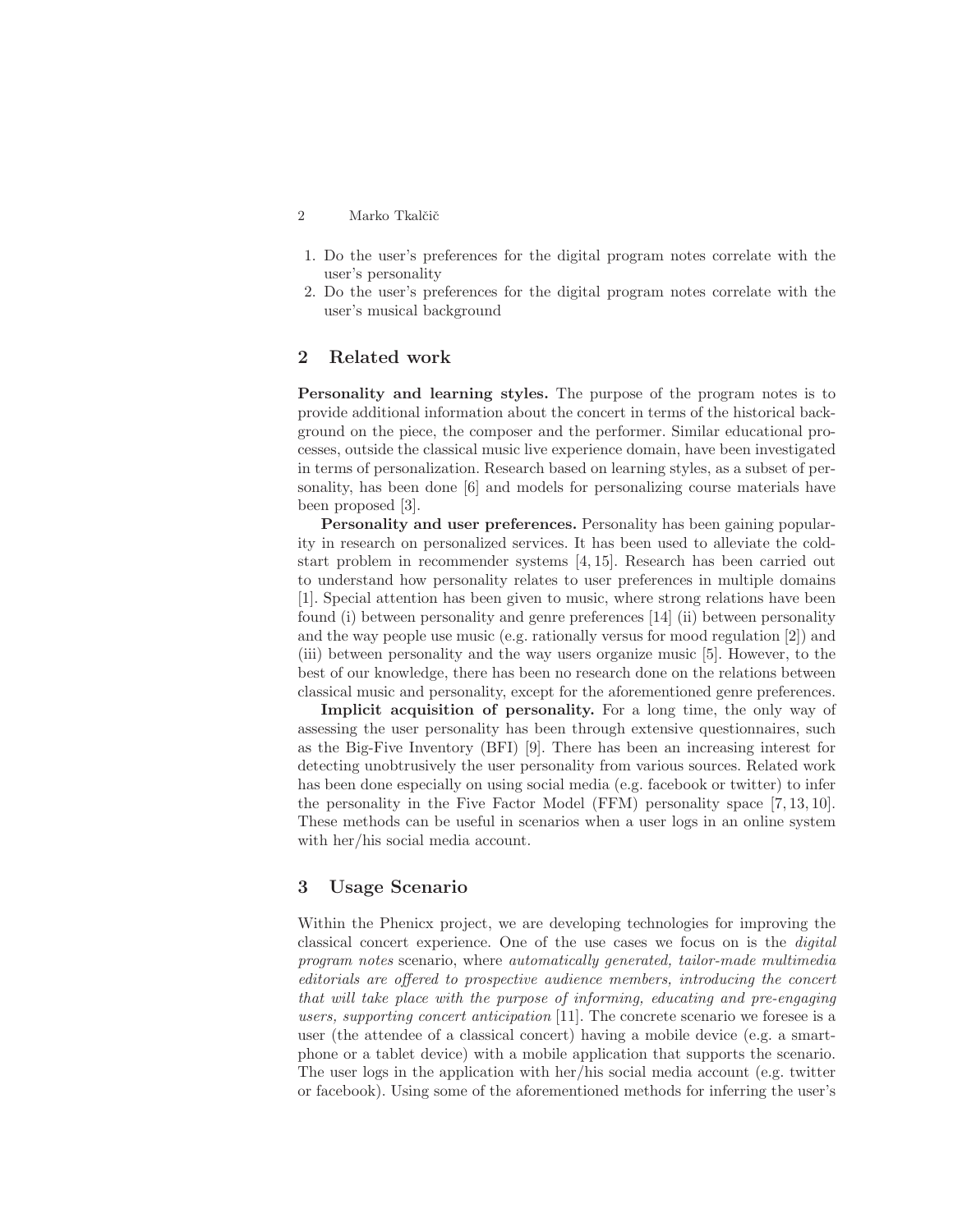personality from the social media stream, the application can use this information to tailor the digital program notes to the user's needs. The strategy for personalizing the digital program notes is going to be based on the outcomes of the study we present in this paper.

# 4 Materials and Methods

We conducted a user study to collect the data needed. We gathered the participants through Amazon Mechanical Turk. In total we had 165 participants aged from 20 to 76 (mean 37, stdev 11), 93 females and 72 males. The participants first filled in a set of background questionnaires: a questionnaire about their musical background, a questionnaire about their musical preferences in general (according to 18 genres) and the Ten-items Personality Inventory (TIPI) questionnaire [8]. The participants were then shown various supporting multimedia content that could fit in an interactive digital program note. For the chosen classical music concert (the piece La Mer by the French composer Claude Debussy performed by the Royal Concertgebouw Orchestra) we prepared multimedia material (text, images and audio) for the composer, piece and performer. Furthermore, each pair (e.g. composer-text) was presented in a long and short version (for images and audio clips *short* meant one item and *long* meant several items). In total we presented the participants 14 combinations of content. For each content combination, the participants gave three ratings: (i) amount of consumption of the content (on the scale *none/some/half/most/all*), (ii) interestingness of the content (on a scale from 1 to 5) and (ii) novelty of the content (on a scale from 1 to 5).

## 5 Results

As can be seen from Tab. 1, personality traits were correlated with the subjects' musical background. Openness and extraversion were positively significantly correlated to three variables, agreeableness had a negative significant correlation with two variables while conscientiousness had a positive correlation only with the attending classical concerts variable. Neuroticism was not significantly correlated with any of the musical background variables.

Personality also appears to be correlated with how much the subjects like classical music as a genre (see Tab. 2). Openness, extraversion and agreeableness have a positive significant correlation with liking classical music, while conscientiousness and neuroticism are not significantly correlated.

We observed several significant correlations among variables that can be useful in a personalized system. Personality did correlate with with the answers provided by the subjects on the consumption, interestingness and novelty of the multimedia material. For example, people who score high on openness, agreeableness, conscientiousness and extraversion tend to show a positive correlation with consumption, interestingness and novelty, hence meaning that they prefer to consume more of the material, find it interesting and novel. On the other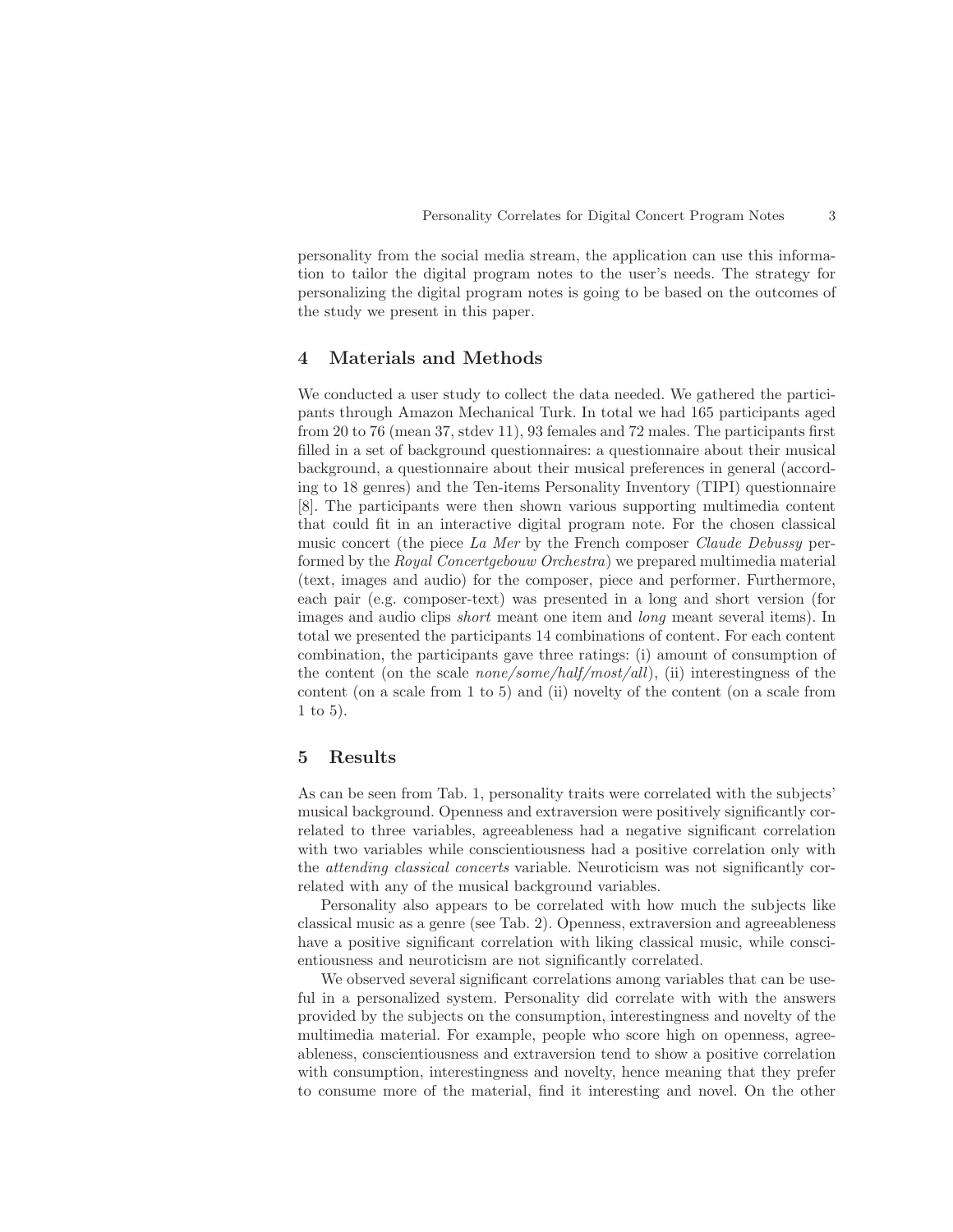#### 4 Marko Tkalčič

| personality trait | musical background variable      | correlation | p value |
|-------------------|----------------------------------|-------------|---------|
| openness          | listening to classical music     | 0.26        | 0.0007  |
|                   | studying an instrument           | 0.16        | 0.03    |
|                   | attending classical concerts     | 0.19        | 0.01    |
| extraversion      | playing an instrument            | 0.21        | 0.008   |
|                   | attending classical concerts     | 0.3         | 0.00009 |
|                   | attending non-classical concerts | 0.24        | 0.002   |
| agreeableness     | listening to non-classical music | $-0.22$     | 0.005   |
|                   | studying an instrument           | $-0.23$     | 0.003   |
| conscientiousness | attending classical concerts     | 0.17        | 0.02    |

Table 1: Correlations between personality traits and musical background variables.

| personality trait | correlation | p-value |
|-------------------|-------------|---------|
| openness          | 0.17        | 0.03    |
| extraversion      | 0.21        | 0.006   |
| agreeableness     | 0.33        | 0.00001 |
| conscientiousness | 0.11        | 0.16    |
| neuroticism       | $-0.14$     | 0.06    |

Table 2: Correlation between personality traits and the preferences for the classical music genre.

hand, subjects who score high on neuroticism tend to consume less of the material, find it less interesting or novel. Our data show no correlation or negative correlations for neuroticism and the observed answers (see Fig. 1). Similarly, the music background variables showed generally positive correlations with consumption, interestingness and novelty of the multimedia material.

### 6 Conclusions and Future Work

The analysis of our data showed that there are many significant correlations between personal characteristics (personality and musical background) and preferences for the supporting multimedia content. However, further analyses should be carried out to determine how these personal characteristics relate with various types of material (text/images/audio) or length. The most important step we need to take is to use machine learning techniques to predict the preferred type of digital program notes based on the users' personalities. We plan to use logistic regression for individual binary variables and multinomial logistic regression for individual Likert scale ratings. Furthermore, we plan to use a rule-based algorithm for inferring the preferred modality and length.

We are currently in the process of designing a new user study where we will have better control over the text variance. The text will be curated by musicologists and we will use different levels of complexity (in terms of vocabulary).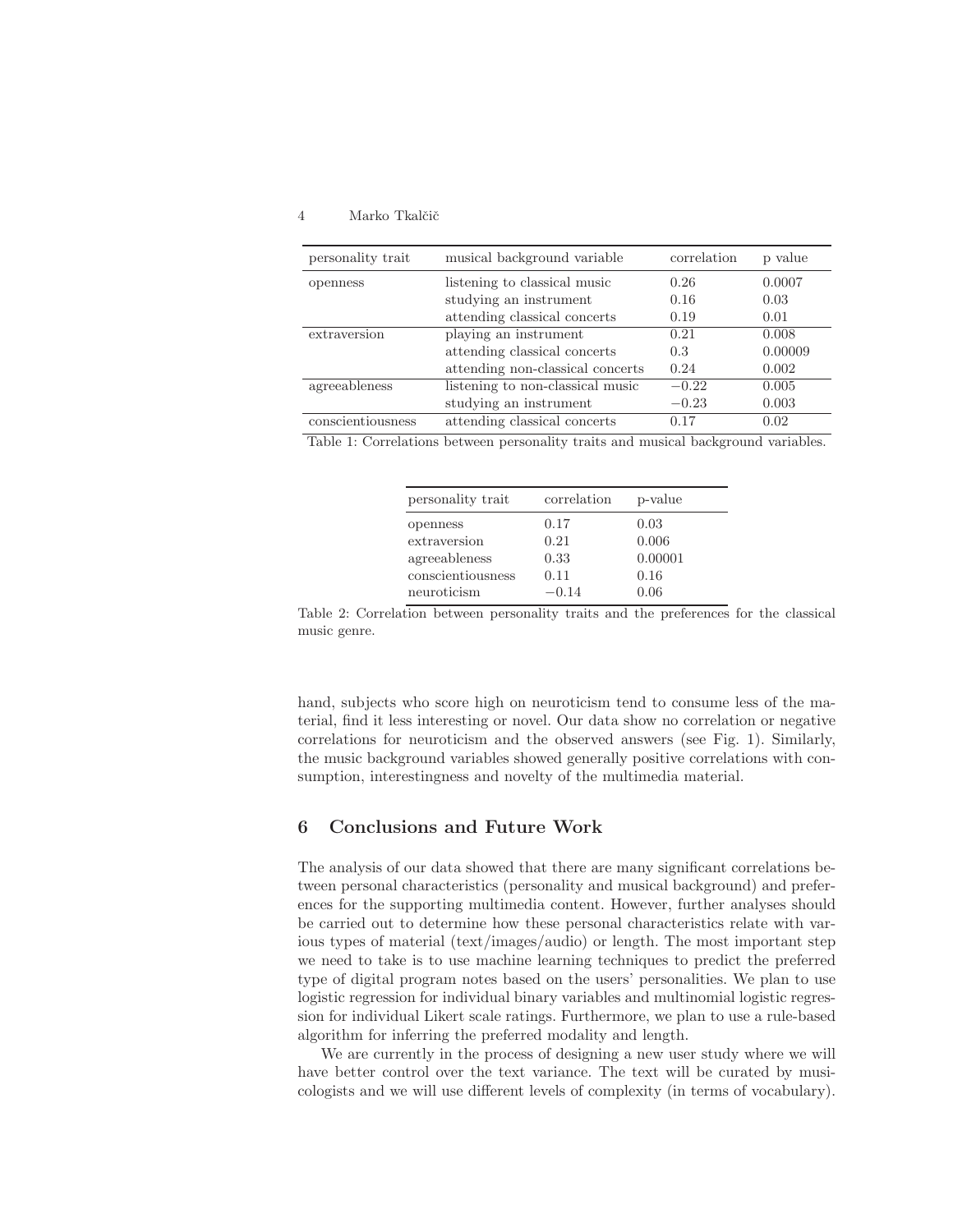

Fig. 1: Bubble plots with correlations between personality and content preferences. In the presented four cases all independent variables (x axis) are on the scale from 1 to 7, while the dependent (y axis) are on the scale from 1 to 5. The top-left figure is the relation between openness and the preference for the short description of the piece (slope  $b_1 = 0.24$ , correlation  $r = 0.29$ , p-value  $p = 0.0001$ ). The top-right figure is the relation between neuroticism and the preference for a long description about the orchestra  $(b_0 = 0.15, r = -0.21, p = 0.007)$ . The bottom-left figure is the relation between conscientiousness and the degree of consumption of the long orchestra description  $(b_0 = 0.25, r = 0.28, p = 0.003)$ . The bottom-right figure is the relation between agreeableness and the degree of consumption of the long audio ( $b_0 = 0.32, r =$  $(0.36, p = 2 \cdot 10^{-6})$ 

Furthermore, we will use the Goldsmiths Music Sophistication Index (MSI) [12] to assess the musical background of the users (the MSI instrument was published after we already carried out the study presented here).

.

# Acknowledgement

This research is supported by the European FP7/2007-2013 programme through the PHENICX project under grant agreement no. 601166 and by the Austrian Science Fund (FWF): P25655.